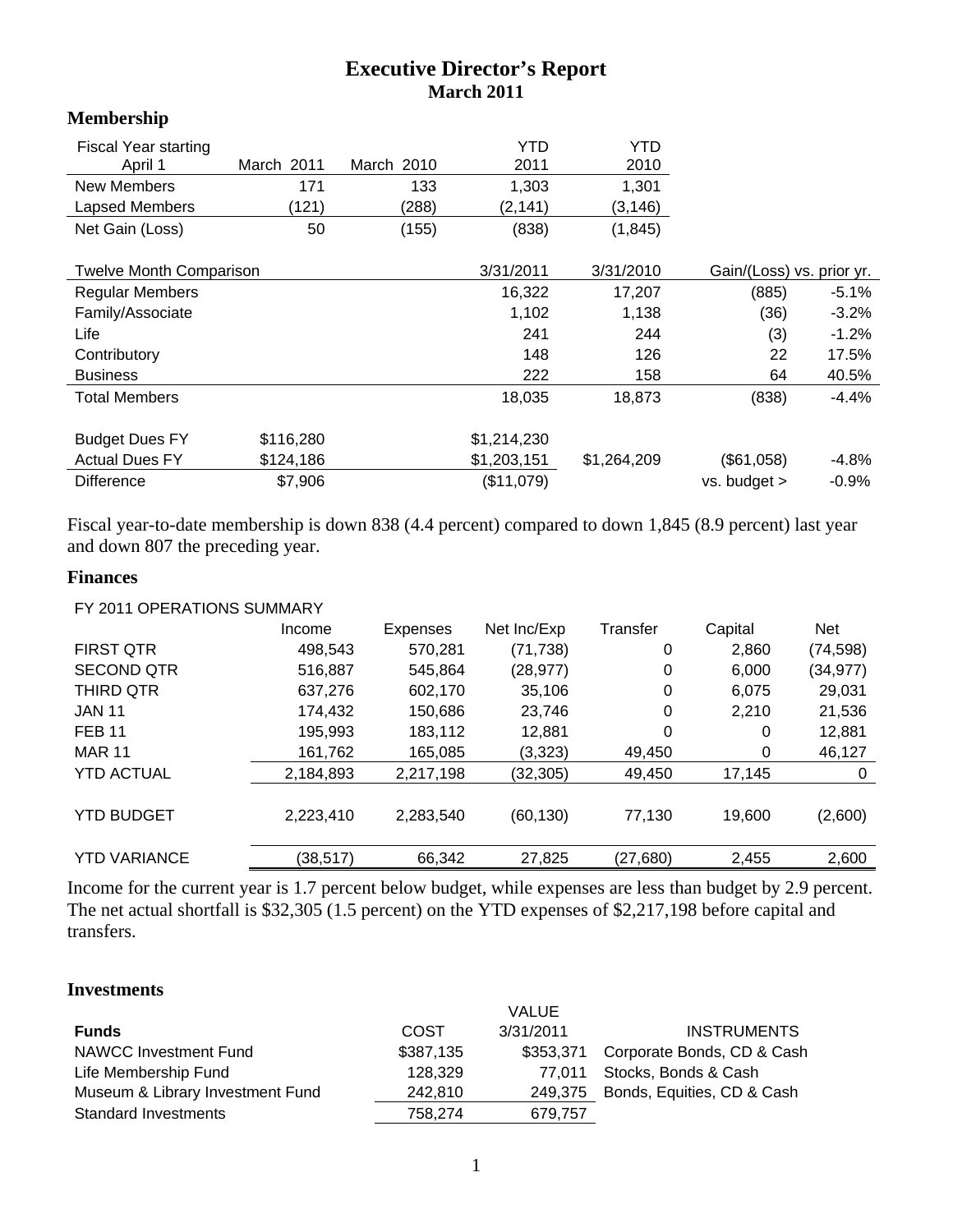| <b>Long-Term Investment Account</b> |           |           | Cash, Corporate Bonds, Mutual Funds |
|-------------------------------------|-----------|-----------|-------------------------------------|
| NAWCC Investment Fund               | 154,369   | 154.730   |                                     |
| Museum Endowment Fund               | 303,910   | 307,368   |                                     |
| Museum & Library Investment Fund    | 538,809   | 542.969   |                                     |
| Library & Research Center Endowment | 88.453    | 94.763    |                                     |
| <b>School Endowment</b>             | 173,395   | 179,222   |                                     |
| Sub-total Long-Term Investments     | 1,258,936 | 1,279,052 |                                     |
|                                     |           |           |                                     |
| <b>Total Investments</b>            | 2,017,210 | 1,958,809 |                                     |

The current values on investments reflect paper gains and losses due to market fluctuations. Since most of our fixed income investments are held to maturity, actual gains and losses will only occur at maturity or when an investment is sold.

#### **Development**

Regular donations total \$160,538 YTD versus \$170,293 the previous year. Grants total \$0 YTD versus \$23,923 last year. Endowment/investment fund donations total \$9,740 versus \$22,709 last year. Pledge payments YTD are \$10,192. In-kind donations total \$9,607 versus \$11,474 last year. In-kind donations do not include items donated for which the value is not determined.

The annual fund campaign through the end of March had total donations of \$43,325 compared to \$52,461 last March. The average donation per donor is slightly less than last year. The number of donors this year is 360 compared to 413 last year. Total donations from all recorded sources are \$175,885 compared to \$227,264 for the prior year.

#### **Information Services**

A new Business Directory Module has been installed for our website. All the Business Members have been transferred to the new Directory, and new categories have been added to create a better fit for the specialties some of our Business Members offer. The search functions work well and we can include business descriptions as well as logos. We are working on another module that will integrate with the Directory and display the geographical location of each Business Member. Once all that is finished we will make the Directory available for our members and website visitors. We currently have 220 Business Members.

IS in conjunction with Publications has purchased a server for the WatchDig site and installed Centos (Linux) on the server and installed the server at the co-location site. It is up and running and accessible at http://watchdig.org. We are beginning to populate the site with information.

The Barracuda Backup Device is working very well. We tuned and reconfigured the device and are now performing full backups and only using 58 percent of the capacity of the backup server.

The little media center we set up has come in handy for the following type of services. We copied ten Library DVD videos as extras to replace damaged DVDs to have available to send to members for viewing. We created DVD videos from existing VHS tapes to augment the Library DVD videos so members can views videos as DVDs as well as the VHS tapes. We created DVDs from media files for use in Museum exhibits.

### **School of Horology**

Classes continued for the month of March with C-1000 (Misc. Clock Movements) and C-1100 (Machine Tools and Construction) for the clock program and W-900 (Making Parts) and W-1000 (Chronographs) for the watch program. The School held two (2) tours for prospective students.

Jennifer Adams attended an ACCSC Webinar on Maximizing Program Advisory Committees. Sam Sherman attended a college fair to promote the School. The School is in discussions with the Department of Veterans Affairs-Vocational Rehab to offer apprenticeships to VA students in the Service Center.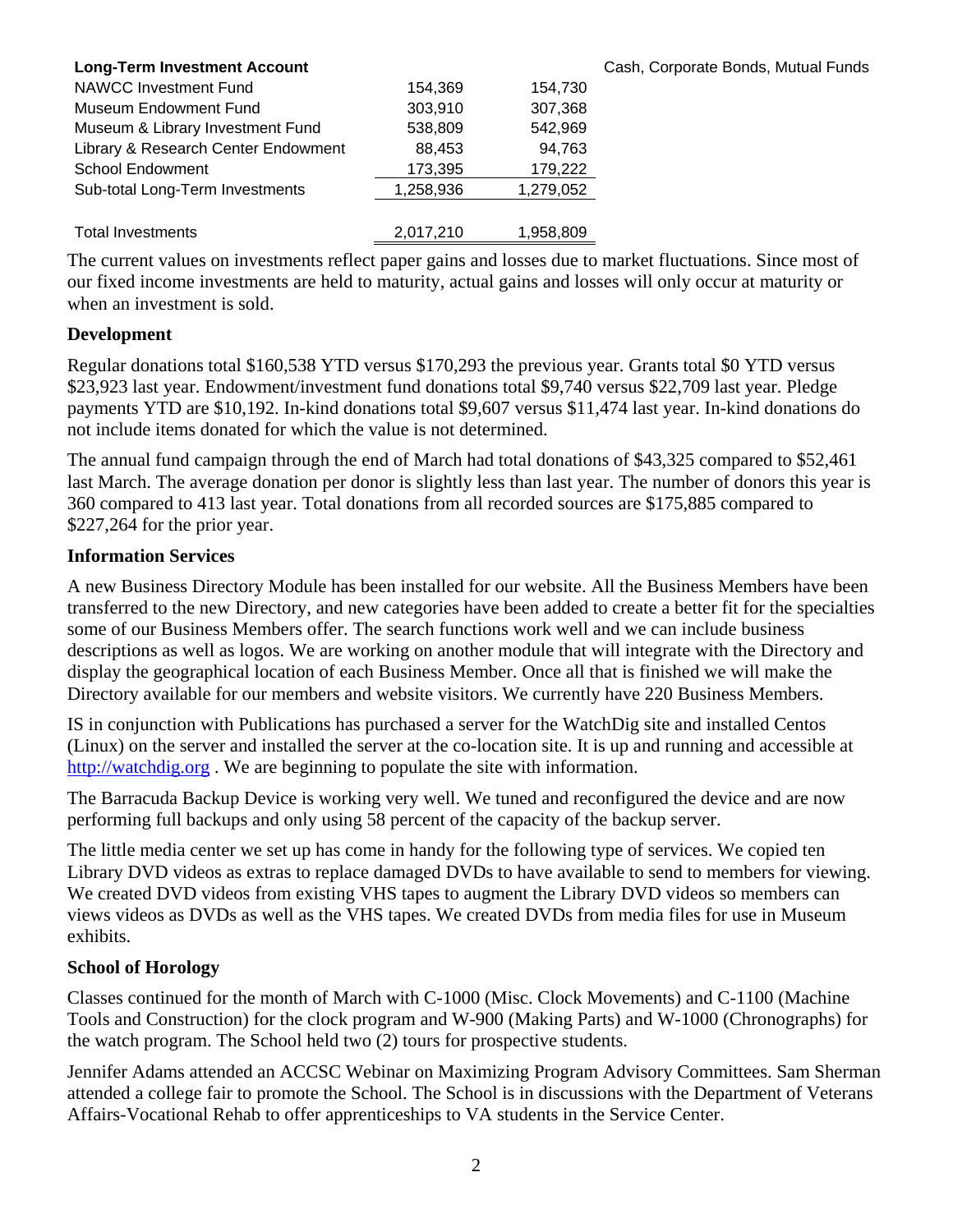The SOH service center has had a steady stream of watch and clock repair work. The service center continues to repair and sell timepieces on eBay for customers. The customers are required to pay for repairs, and the service center receives commission off each sale. The School eBay Store continues to list School items as time allows. The School also continues to sell items on the 4Sale\$NAWCC site when items are available.

# **Museum/Library**

The Museum's admission revenue for March was \$2,101. Visitation for March was 771 visitors, including 36 NAWCC members (4.7 percent). NAWCC Store sales for March were \$6,961. The Museum answered follow-up questions for its submitted checklist for the American Association of Museums accreditation. The principal concern regarding accreditation at this time is strategic planning. Neither of the Association plans approved by the Board will meet the AAM standard for the Museum. The Museum is discussing time frames with the AAM for the drafting of a plan exclusive to the Museum. This may delay the accreditation process because drafting a strategic plan is a time-consuming process involving several stakeholders. We should be prepared for these to be issues as we move along in the accreditation process.

The Museum's online searchable collection database recorded 2,794 searches via the database's website. The Museum received material from the estate of the late Ursula Metsker, and it is being evaluated for possible accession to the collection. The Museum loaned several items for an exhibit at the Musée International d'Horlogerie in Switzerland. The Museum has a new volunteer (an NAWCC Member) to assist the Museum Curator with cataloging the Museum's collection of watches.

The Museum began receiving loans for 2011's exhibit, Clockworks. Objects have been borrowed from The Strong Museum's National Museum of Play, Landis Valley Museum, Toy Train Museum, and from NAWCC members and private individuals. Exhibit setup will begin in April with the exhibit opening to the public on Friday, April 22. An extension was arranged for the current loan of Ian Fleming's Rolex wristwatch. It will continue to be exhibited throughout 2011.

A proposal was submitted to the OMEGA watch brand for sponsorship of the 2012 exhibit on time and sport. OMEGA has expressed interest in serving as the title sponsor for the exhibit given their close connection with Olympic timekeeping. The Museum Director is currently developing a plan for promoting NAWCC membership with Museum visitors that highlights the local benefits of NAWCC Membership.

The Library had 145 visitors for the month and loaned 289 items; 104 research and reference questions were answered, 137 items were donated, and 7 acquisitions were purchased.

### **Publications**

The April *W&C Bulletin* was mailed from Cadmus on Tuesday, March 29. The June *W&C Bulletin* was planned in March and will feature part one of an extensively researched article by Bryan Vernimb and Snowden Taylor on the Hopkins Clockmakers of Litchfield and Harwinton, CT; a profile of contemporary watchmaker William Iles by new author Raymond Kelly; and at least seven additional shorter articles. Donors for fiscal year 2011 will be part of the June issue. One request was made for the 2010 Bulletin Index, which did not appear in the February *W&C Bulletin*. Articles for future *Bulletin*s continue to be received, peer reviewed, and processed.

A decision was made in March to move Chapter Highlights from the *Bulletin* to the *MART* and to reduce the *Bulletin* page count by one 16-page signature. Because Chapter Highlights are usually from 21 to 25 pages, this will actually provide space for more content in the *Bulletin*. Some content, including stories published elsewhere about NAWCC members and chapter newsletter articles will now be regularly featured in the *Bulletin* under a new feature heading titled "Mosaic."

The April *MART* was delivered to the vendor on Tuesday, March 8. Custom emails, Constant Contact group emails, and letters continue to be sent to Regionals, auction houses, and members to encourage advertising.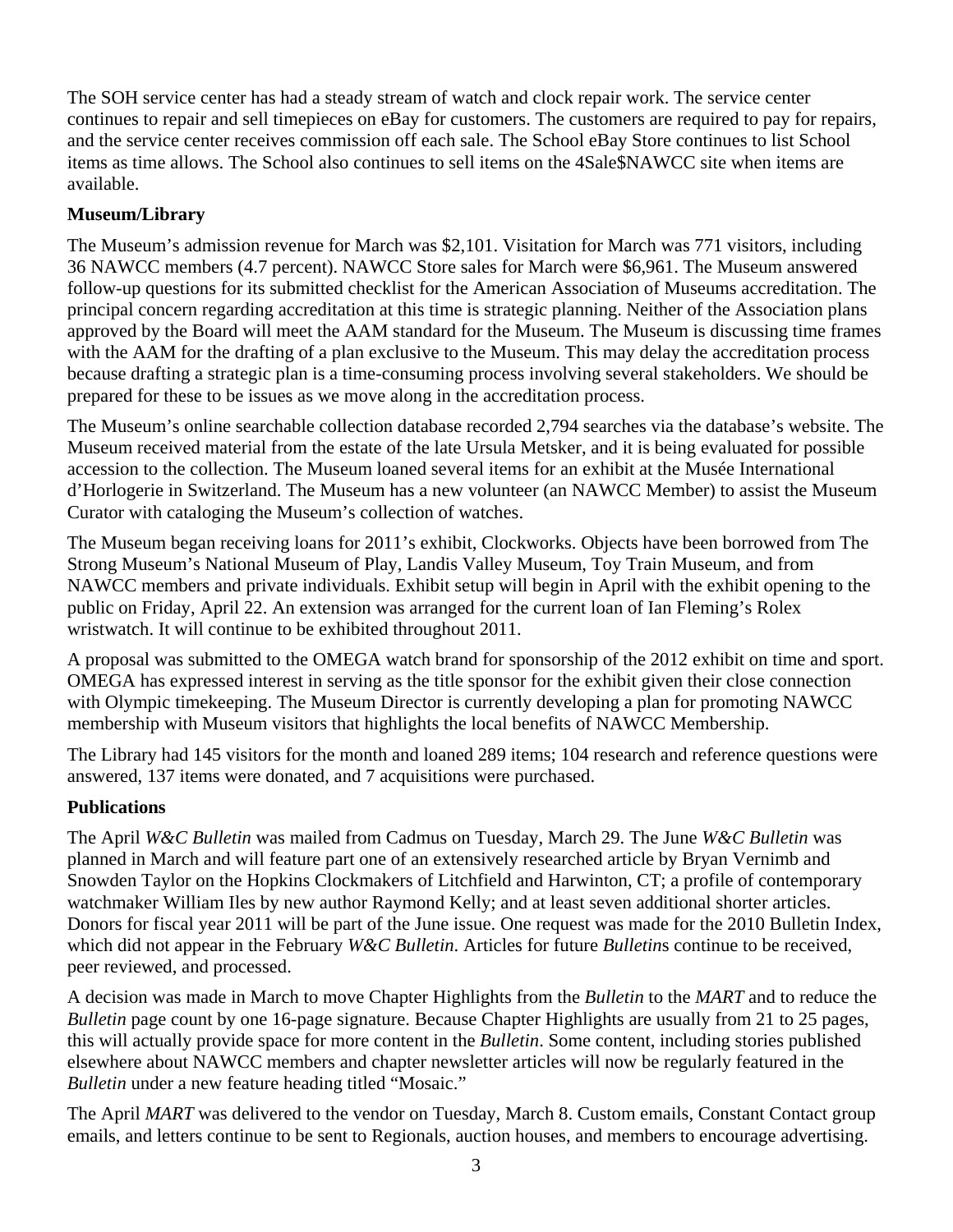The April *MART* saw significantly higher income than the preceding four months but was still lower than the June 2011 issue, which was \$26,439.55.

The June *MART* will feature Chapter Highlights, the inclusion of which will necessitate other content changes in the *MART*. (Some editorial content may be moved to the *Bulletin*.) The *MART* heading for June has been redesigned and the name has been changed to *MART & HIGHLIGHTS*.

Richard Watkins' book on watch collecting is still under peer review. Philip Balcomb's *The Clock Book* is in process. Proofreading is complete on the revised Spittlers/Bailey *Clockmakers & Watchmakers of America by Name and by Place*, and queries have been returned to Tom Spittler. Watchdig.org was relocated to a new NAWCC server and will become active in April.

A homeschoolers ad was created for the Museum Educator. Clockworks exhibit banners and an invitation were designed. Press releases continue to be copyedited as needed. The landing page of the Publications section of the website was given a facelift, the books section was reformatted, and a right-side navigation module for use throughout the website was designed.

### **Communications**

Communications maintained the various NAWCC websites, monitoring and troubleshooting all NAWCC online resources, plus technical advice and individual customer service via phone and email. The April/May edition of our bimonthly eHappenings member newszine was developed. We are working with Higher Logic to coordinate the new upgrade to our Community sites. We sent a Constant Contact email blast to advertise Appraisal Class, sent special email for volunteers to test our new Watch exam, and sent targeted Appraisal Class Constant Contact mailing to FSW Watch Graduates. Various other Constant Contact e-press releases and notifications were sent. The development continued for our new Business Member directory computer program. Additional digital advertising was sold. Printed and mailed the newsletter for Chapter 3, invoiced and emailed additional chapter notices and newsletters. Communications also helped edit and update Chapter websites, handled emailing of Chapter 83's Mart flyer, helped scan Clockworks invitation for use as posters/flyers, distributed Clockworks flyer to area merchants and schools, mailed invitations to Clockworks Opening, sent press releases for Clockworks, Talking Clocks, April Calendar of Events, Sleepover (followup) to area media. Updated media list for use in distributing press releases.

Communications planned and set up St. Patrick's Day luncheon, met with Chamber of Commerce to discuss arrangements for Chamber Mixer, and assisted in setup and teardown of hosted event. Contacted more local wineries to secure their involvement in Wine & Chimes, met with YCCVB PR Coordinator, and investigated further options for use of \$500 deposit with Antique Auto Museum. Coordinated catering of the Chamber Mixer, worked with Special Events team to plan for Exhibit Opening. Called and emailed breweries and restaurants in preparation for our summer Hops 'N Clocks event. The Communications Director also attended the March Chapter 11 meeting in Maryland and gave a presentation on the NAWCC website and our growing Internet footprint; sent a special email ad blast to membership in the Maryland area, advertising the Chapters 12, 141, and 11 April Joint Meeting.

### **Education/Volunteers**

Education continued to prepare materials for the new watch valuation course and held our first workshop for the calendar year (hairsprings). We continue to take webinar demos from several companies on their software, as well as webinars on best practices of webinars and hope to begin development of the webinar program this spring/summer. We picked up objects from local museums for the Clockworks exhibit and began the installation process for the exhibit, which will continue next month. We also sent out the invitations for the opening to be held April 21.

For the NAWCC School of Horology we downloaded the processing software for financial aid for the 2011- 12 school year and processed initial award letters for applicants who had submitted the application fee for the 2011-12 school year. We also contacted students who are registered for the 2011-12 school year who had not